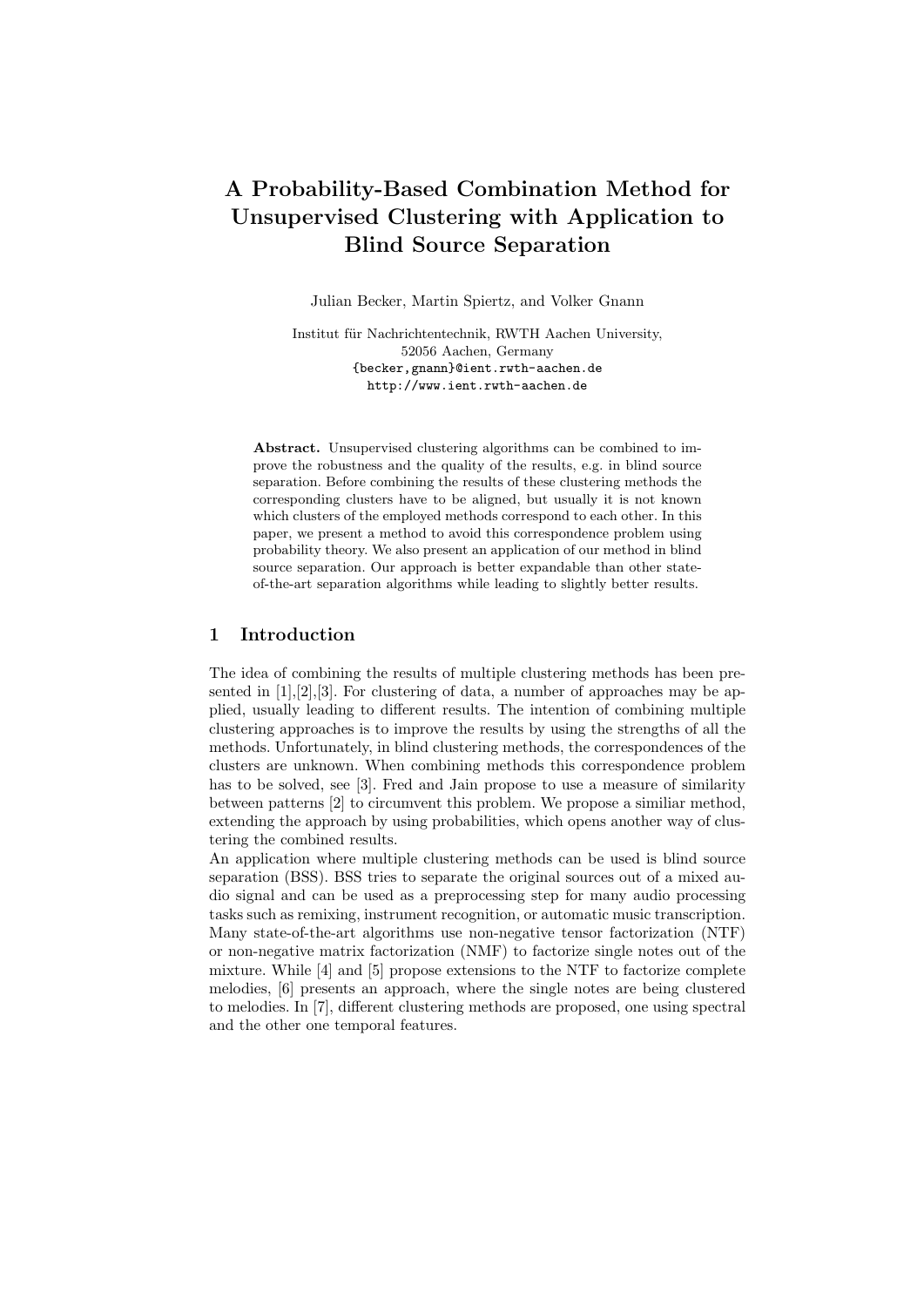In this paper we propose an approach for combining multiple clustering methods, which is presented in Section 2. In Section 3 we use our algorithm to combine the different clustering methods for BSS as proposed in [7] and analyze the performance in comparison to other approaches. Finally in Section 5, a conclusion is given.

# 2 The Proposed Combination Algorithm

In this section we present the proposed combination strategy for unsupervised clustering methods. We assume a testset of  $I$  data items that have to be grouped into C clusters. In the following items will be named  $i_m$  with  $1 \leq m \leq I$  and clusters c with  $1 \leq c \leq C$ . We furthermore assume a number of V different clustering methods, which all return probabilities  ${}^v p_c(i_m)$  that item  $i_m$  belongs to cluster c with  $1 \le v \le V$ . Thus, every method returns a matrix of size  $I \times C$ . Combining these matrices is not possible because it is not known which clusters of the different methods correspond to each other. So, before combining the matrices it is first necessary to estimate the correspondences of the clusters and to align the columns. This step may induce errors if the correspondences are not estimated correctly. This issue motivates our proposed algorithm.

#### 2.1 The Basic Idea

Instead of evaluating the probabilitiy  $p_c(i_m)$  that item  $i_m$  belongs to cluster c, we propose to calculate the probability  $p(i_m, i_n)$  that the items  $i_m$  and  $i_n$  belong to the same cluster. This means, for every clustering method  $v$  we calculate a matrix

$$
\mathbf{Q}_v = \begin{pmatrix} 1 & ^{v}p(i_1, i_2) & \cdots & ^{v}p(i_1, i_I) \\ ^{v}p(i_2, i_1) & 1 & \cdots & ^{v}p(i_2, i_I) \\ \vdots & \vdots & \ddots & \vdots \\ ^{v}p(i_I, i_1) & ^{v}p(i_I, i_2) & \cdots & 1 \end{pmatrix}
$$
(1)

where the entries  $^vp(i_m, i_n)$  are calculated as

$$
{}^{v}p(i_{m},i_{n}) = \sum_{k=1}^{C} {}^{v}p_{k}(i_{m}) \cdot {}^{v}p_{k}(i_{n})
$$
\n(2)

for each clustering method v, leading to V matrices  $\mathbf{Q}_v$  of size  $I \times I$ . These matrices  $\mathbf{Q}_v$  can now be combined without having to be aligned. One possibility to combine the matrices is taking the mean values of the entries  $^{v}p(i_{m}, i_{n})$  over all v. This leads to a matrix  $\mathbf{Q}_{av}$  with the average probabilities  $p_{\text{av}}(i_m, i_n)$ 

$$
\mathbf{Q}_{\rm av} = \begin{pmatrix} 1 & p_{\rm av}(i_1, i_2) & \cdots & p_{\rm av}(i_1, i_1) \\ p_{\rm av}(i_2, i_1) & 1 & \cdots & p_{\rm av}(i_2, i_1) \\ \vdots & \vdots & \ddots & \vdots \\ p_{\rm av}(i_1, i_1) & p_{\rm av}(i_1, i_2) & \cdots & 1 \end{pmatrix}
$$
(3)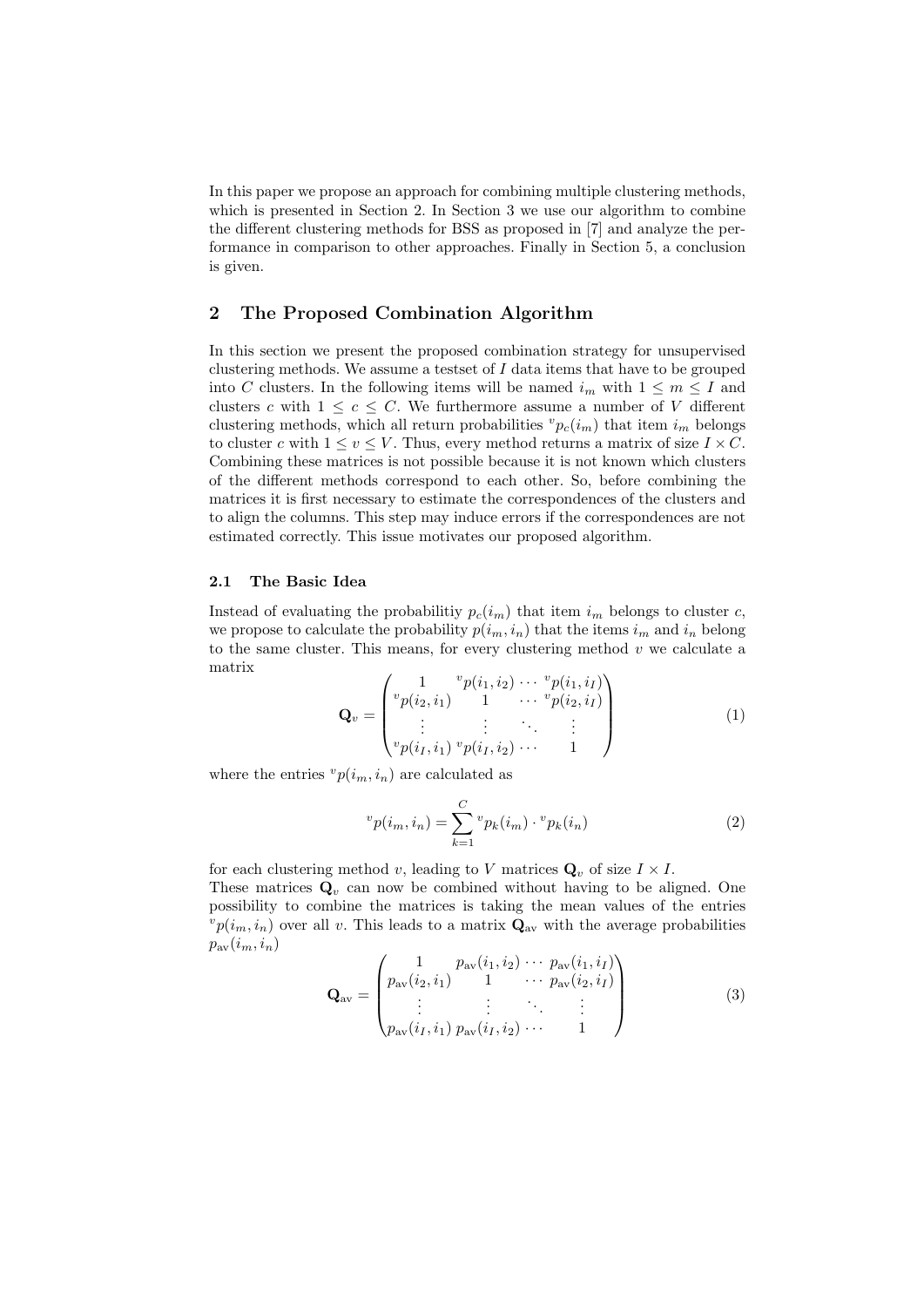where the entries  $p_{av}(i_m, i_n)$  are calculated as

$$
p_{\text{av}}(i_m, i_n) = \frac{\sum_{v=1}^{V} v p(i_m, i_n)}{V}.
$$
\n(4)

The indices m and n corresponding to the maximum value in  $\mathbf{Q}_{av}$  denote the items that are most probable to belong to the same cluster.

Other combinations of the matrices are possible. For example instead of taking the mean value, the different methods could be weighted, for example depending on how good they perform. A weighted combination will be used in Section 3.2.

# 2.2 The Clustering Algorithm

The matrix  $\mathbf{Q}_{av}$  can now be used for clustering. In our clustering algorithm, items will be iteratively grouped together. These groups of items will be named  ${}^qZ_r$  where q is the current iteration step and  $1 \leq r \leq R$  indicates all existing groups. Every group contains at least one item.

Groups can also be interpreted as events in a probability meaning. Every group represents the event, that the items in this group belong to the same cluster. We define the following notations:

| Term                                 | Meaning                                                                                                     |
|--------------------------------------|-------------------------------------------------------------------------------------------------------------|
| $p(^{q}Z_{r})$                       | Probability that all items that are grouped together in group                                               |
|                                      | $ {}^qZ_r$ belong to the same cluster                                                                       |
| $ p({}^{q}Z_{r},{}^{q}Z_{s})\rangle$ | Probability that all items that are grouped together in the                                                 |
|                                      | groups ${}^qZ_r$ and ${}^qZ_s$ belong to the same cluster                                                   |
| $ p({}^qZ_r \cap {}^qZ_s) $          | Probability that the events ${}^qZ_r$ and ${}^qZ_s$ both occur                                              |
| qZ                                   | Unites all events ${}^qZ_1, {}^qZ_2, \ldots, {}^qZ_R$ . This means the notation                             |
|                                      | $ p({}^qZ)$ describes the same probability as $p({}^qZ_1 \cap {}^qZ_2 \cap  \cap {}^qZ_R) $                 |
|                                      | $\sqrt[q+1]{Z_r} = \{\,^qZ_s, \,^qZ_t\}\$ Indicates, that in the iteration step $q+1$ , all items that were |
|                                      | grouped together in ${}^qZ_s$ and ${}^qZ_t$ are merged in group ${}^{q+1}Z_r$                               |

For our clustering algorithm we will need to calculate a matrix similiar to the matrix  $\mathbf{Q}_{av}$  in Eq. (3) in every iteration step. This matrix is denoted  $q\tilde{\mathbf{Q}}_{av}$ and will be called probability matrix in the following. The entries at index  $m, n$ are now defined as

$$
p_{\text{av}}(\{^q Z_m, ^q Z_n \} | ^q Z) = \frac{\sum_{v=1}^V {}^v p(\{^q Z_m, ^q Z_n \} | ^q Z)}{V}.
$$
 (5)

We assume that the events  ${}^qZ_r$  and  ${}^qZ_s$  are independent, if  $r \neq s$ . In this case the probabilitiy  $p({}^qZ_r \cap {}^qZ_s)$  reduces to

$$
p({}^qZ_r \cap {}^qZ_s) = p({}^qZ_r) \cdot p({}^qZ_s). \tag{6}
$$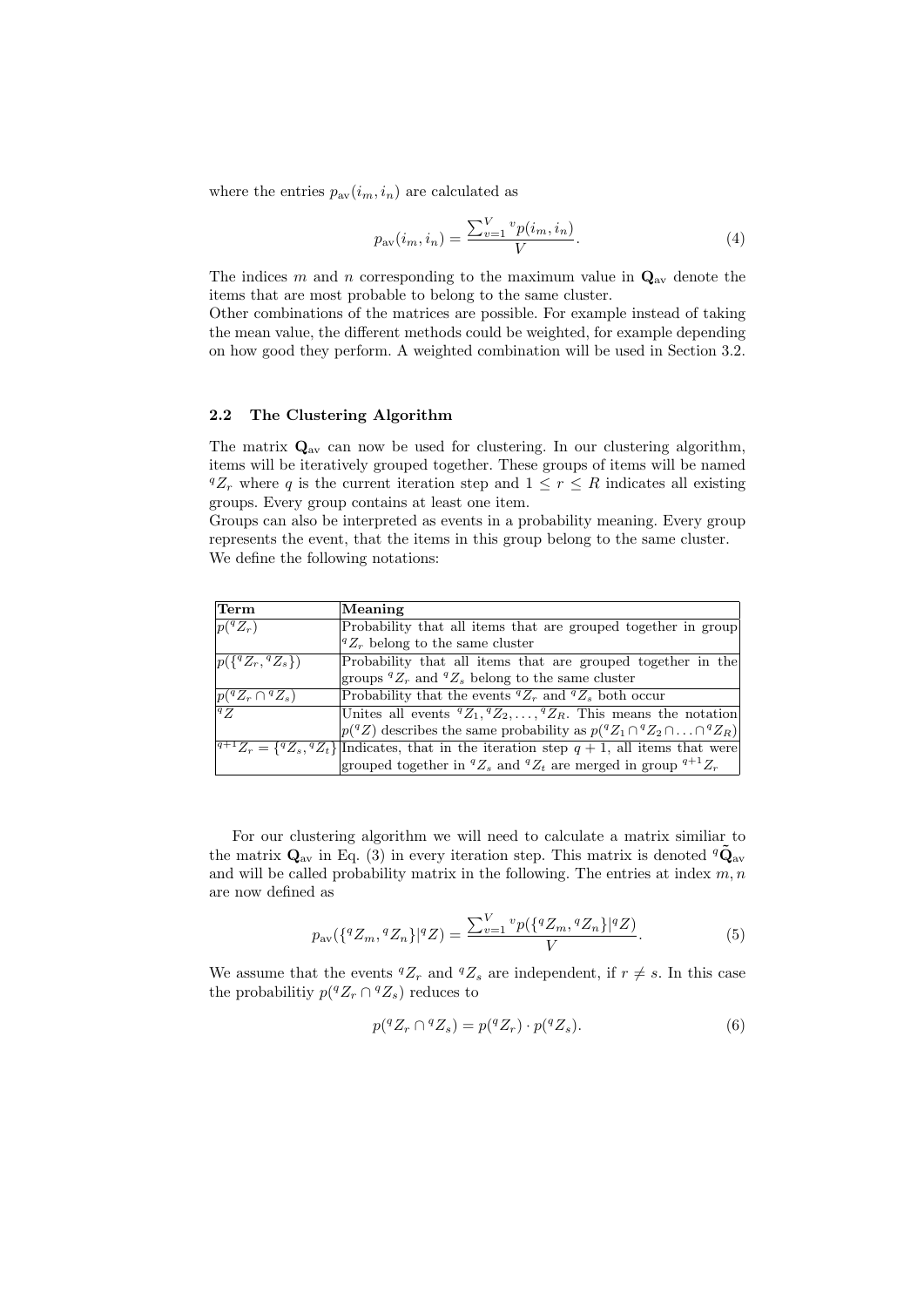Considering the fact that  ${}^qZ_s$  is a subset of  $\{{}^qZ_r, {}^qZ_s\}$  it is obvious that

$$
p({^{q}Z_{r}, {^{q}Z_{s}}}) \cap {^{q}Z_{s}}) = p({^{q}Z_{r}, {^{q}Z_{s}}}).
$$
\n(7)

Using the definition of conditional probability, the probability  ${}^vp({\lbrace {}^q {Z_m}, {}^q {Z_n}\rbrace }^q Z)$ in Eq. (5) can be written as

$$
{}^{v}p(\lbrace {}^{q}Z_{m}, {}^{q}Z_{n}\rbrace | {}^{q}Z) = \frac{{}^{v}p(\lbrace {}^{q}Z_{m}, {}^{q}Z_{n}\rbrace \cap {}^{q}Z)}{{}^{v}p({}^{q}Z)}.
$$
 (8)

With Equations 6 and 7 this term reduces to

$$
{}^{v}p(\lbrace {}^{q}Z_{m}, {}^{q}Z_{n}\rbrace | {}^{q}Z) = \frac{{}^{v}p(\lbrace {}^{q}Z_{m}, {}^{q}Z_{n}\rbrace)}{{}^{v}p({}^{q}Z_{m})\cdot {}^{v}p({}^{q}Z_{n})}.
$$
 (9)

This group-based definition of  ${}^q\tilde{Q}_{av}$  allows us to group items together iteratively. For the special case that every group  ${}^qZ_r$  contains exactly one item, the matrix  ${}^q\tilde{\mathbf{Q}}_{\text{av}}$  is identical to  $\mathbf{Q}_{\text{av}}$  in Eq. (3).

We suggest the following iterative algorithm for combined clustering:

- 1: Initialize  ${}^{0}Z_{r} = \{i_{r}\} \forall r = 1, 2, ..., I$
- 2:  $q = 0$ ,  $q_{\text{max}} = I C$
- 3: while  $q < q_{\text{max}}$  do
- 4: Calculate  ${}^q{\bf Q}_{\rm av}$  (Eq. (3) and (5))
- 5:  $m, n = \text{argmax}^q \mathbf{Q}_{av}(\tilde{m}, \tilde{n}), \tilde{m} < \tilde{n}$  $\tilde{m}, \tilde{n}$ 6:  $q+1Z_r =$  $\sqrt{ }$  $\int$  $\overline{\mathcal{L}}$  ${}^qZ_r$  for  $r < m$  $\{^qZ_m, {^qZ_n}\}\quad \text{for } r=m$  ${}^qZ_r$  for  $m < r < n$  ${}^qZ_{r+1}$  for  $r \geq n$

$$
7. \qquad \alpha = \alpha + 1
$$

- 7:  $q = q + 1$ 8: end while
- 9: Return  $q_{\text{max}} Z_r$

The C remaining groups  $q_{\text{max}} Z_r$  are the result of the clustering. Every group can be interpreted as one cluster. All items that belong to this group are assigned to this cluster.

# 3 Application to Blind Source Separation

In the following the algorithm is applied to BSS. In [7], an approach for BSS was presented which uses two clustering methods. The methods use spectral and temporal information, respectively. The combination of both methods was done by hard-decision. However, it seems reasonable to assume, that even if one of the methods is more reliable, the other method still contains information that could improve the clustering. Hence a soft-decision combination could improve the results.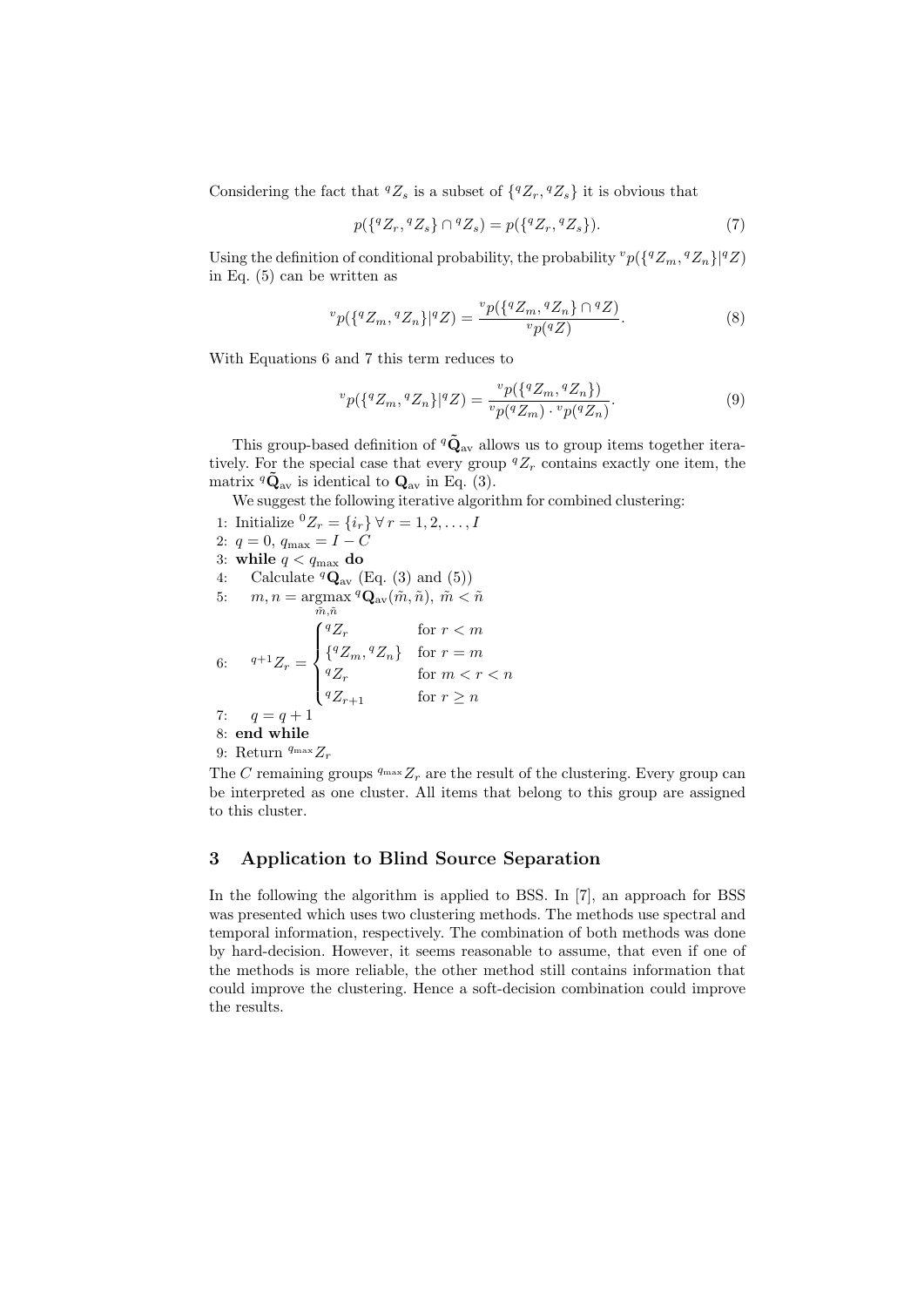#### 3.1 Hard-Decision Approach

More detailed information about the hard-decision approach can be found in [7] and [6].

In the following we assume  $x(n)$  to be an additive mixture of M monaural sources  $s_m(n)$ , with n being the time index. In the following we present the signal flow of the algorithm.

- First, the short-time Fourier transform (STFT) of  $x(n)$  is taken. The resulting complex-valued spectrogram  $\underline{\mathbf{X}}$  is of size  $K \times T$  with frequency-bins  $1 \leq k \leq K$  and time-bins  $1 \leq t \leq T$ . In the following only the absolute values,  $\mathbf{X} = |\mathbf{X}|$ , are used.
- In the next step,  $X$  is factorized by the NMF. This results in a separation of I sound events. The NMF outputs the two matrices **B** of size  $K \times I$  and **G** of size  $T \times I$ . These matrices approximate **X** by

$$
\mathbf{X}(k,t) \approx \sum_{j=1}^{I} \mathbf{B}(k,j) \mathbf{G}(t,j).
$$
 (10)

The j-th column of **B** corresponds to the spectrum and the j-th column of G represents the temporal envelope of sound event  $\sigma_i$ . For multichannel signals, the NTF can be used instead of the NMF.

• Signal synthesis is done as described in [6]. The spectrogram  $\underline{\mathbf{Y}}_j(k,t)$  corresponding to the estimated time domain signal  $y_j(n)$  of sound event  $\sigma_j$  is calculated as:

$$
\underline{\mathbf{Y}}_{j}(k,t) = \underline{\mathbf{X}}(k,t) \cdot \frac{\mathbf{B}(k,j)\mathbf{G}(t,j)}{\sum_{z=1}^{I} \mathbf{B}(k,z)\mathbf{G}(t,z)}.
$$
(11)

The output signals  $y_j(n)$  are estimated by applying the inverse STFT to  $\underline{Y}_j$ .

• The I sound events are clustered into M clusters. A vector a with I elements is defined, with  $1 \le a(j) \le M$ ,  $a(j) \in \mathbb{N}$ . The entries  $a(j)$  of this vector specify the cluster, to which cluster the sound event  $\sigma_i$  is assigned. Clustering is done using the NMF as proposed in [6].

Features  $\mathbf{F}_{\mathbf{B}}$  and  $\mathbf{F}_{\mathbf{G}}$  are calculated from the matrices **B** and **G** using the source-filter model theory for frequency and time domain [7]. The features are independently factorized by an NMF, which gives an approximation

$$
\mathbf{F}_{\{\mathbf{B}|\mathbf{G}\}}(k,j) \approx \sum_{m=1}^{M} \mathbf{W}_{\{\mathbf{B}|\mathbf{G}\}}(k,m) \mathbf{V}_{\{\mathbf{B}|\mathbf{G}\}}(j,m). \tag{12}
$$

The index {B|G} denotes, that either the matrices calculated from B or from  $\bf{G}$  are used. While the m-th column of  $\bf{W}$  corresponds to the m-th cluster center, the m-th column of  $V$  corresponds to the m-th connectivity values. Therefore the clustering vector a is defined as

$$
\mathbf{a}(j) = \underset{m}{\operatorname{argmax}} \mathbf{V}(j, m). \tag{13}
$$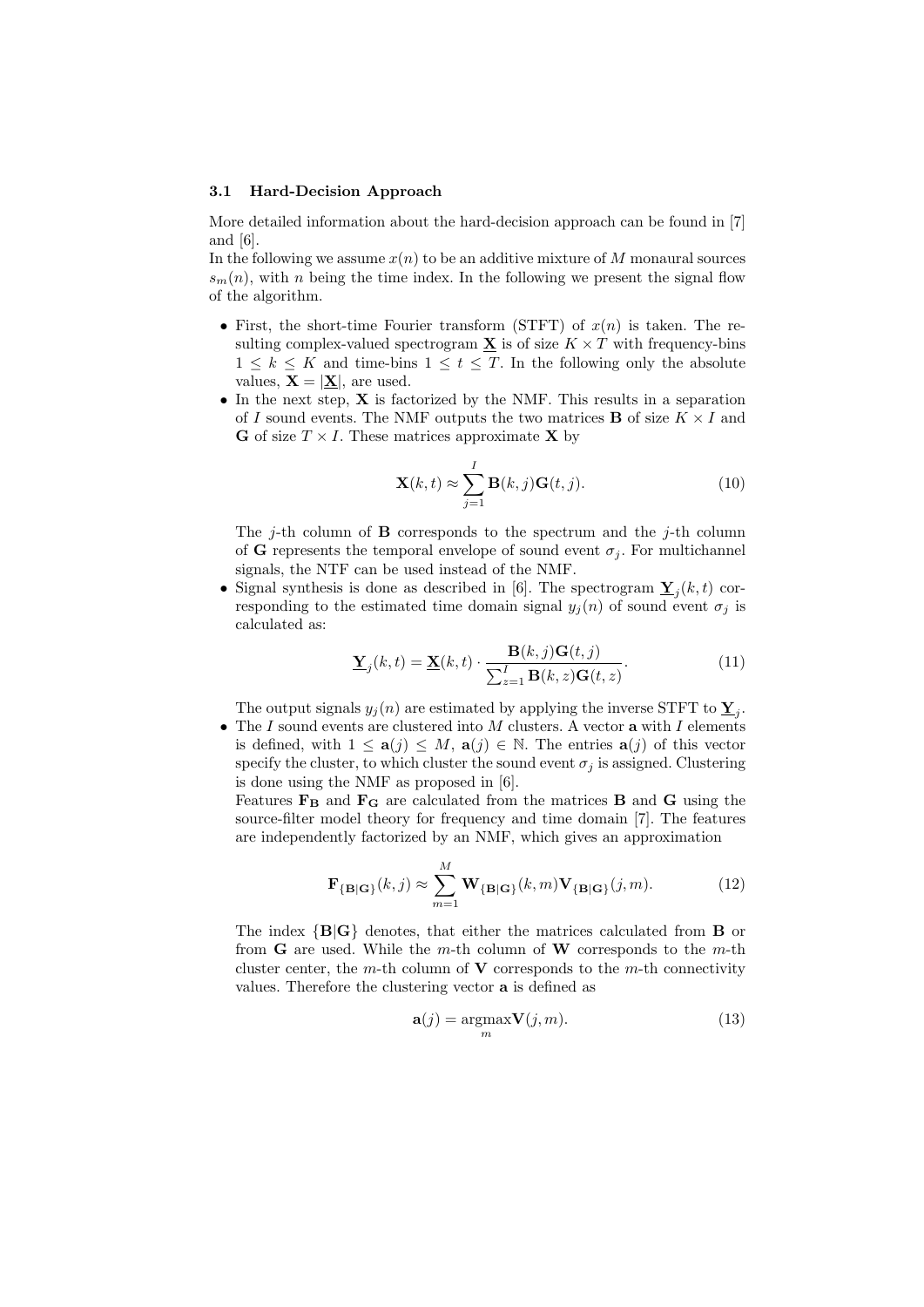Hence, we get one vector  $\mathbf{a}_{\mathbf{B}}(j)$  from the spectral clustering and one vector  $\mathbf{a}_{\mathbf{G}}(j)$  from the temporal clustering.

• The decision, which clustering vector to be used is based on the *number* of note instances  $\mu_m$  of the mixture. This value  $\mu_m$  is calculated for each column of G by subtracting the mean value of the corresponding column and counting the zero crossings from negative to positive values. The final value  $\mu_{av}$  is estimated as the mean value over all  $\mu_m$ . The clustering vector  $\mathbf{a}_{final}(j)$  that is applied for the final clustering is  $\mathbf{a}_{\mathbf{B}}(j)$  if  $\mu_{av} \leq \vartheta$ , or else  $\mathbf{a}_{\mathbf{G}}(j)$ , with  $\vartheta$  being a predefined threshold. In [7], a value of  $\vartheta = 1.6$  is proposed.

# 3.2 Extension to Soft-Decision

Instead of using a hard-decision we propose a soft-decision combination of the clustering methods, using the algorithm presented in Section 2. The correspondences between the given problem and the proposed algorithm are as follows:

Clusters The clusters for the algorithm are the different estimated sources of the mixture signal. The number of clusters  $C$  in the algorithm is therefore M.

**Items** The items  $i_m$  of the algorithm are the I separated sound events  $\sigma_i$ .

Methods The clustering methods that have to be combined are the spectral and the temporal clustering methods.

Probabilities Our combination algorithm requires probabilities instead of hard mappings. We define

$$
p_m(\sigma_j) = \frac{\mathbf{V}(j,m)}{\sum_{k=1}^M \mathbf{V}(j,k)}.
$$
\n(14)

This definition leads to a matrix of probabilities of size  $I \times M$  for every clustering method, which can be used as input for the proposed algorithm.

Weightings Instead of the hard-decision a soft-decision is made by weighting the probability matrices of the different methods before combining them. The probability matrix corresponding to the spectral clustering is weigthed with  $w_{\mathbf{B}}$  with

$$
w_{\mathbf{B}} = \begin{cases} 1 & \text{if } \mu_{\text{av}} \le b_l \\ \frac{b_u - \mu_{\text{av}}}{b_u - b_l} & \text{if } b_l < \mu_{\text{av}} \le b_u \\ 0 & \text{if } \mu_{\text{av}} > b_u \end{cases}
$$
(15)

where  $b_l$  and  $b_u$  denote a lower and an upper bound. These parameters have to be determined by experiment. The probability matrix corresponding to the temporal clustering is weigthed with  $1-w_B$ . For the special case  $b_l = b_u$ this transforms to the hard-decision criterion with threshold  $b_l$ .

### 4 Experimental Results

We compare our soft-decision approach with the hard-decision approach in [7]. We also compare our results with the results of [4].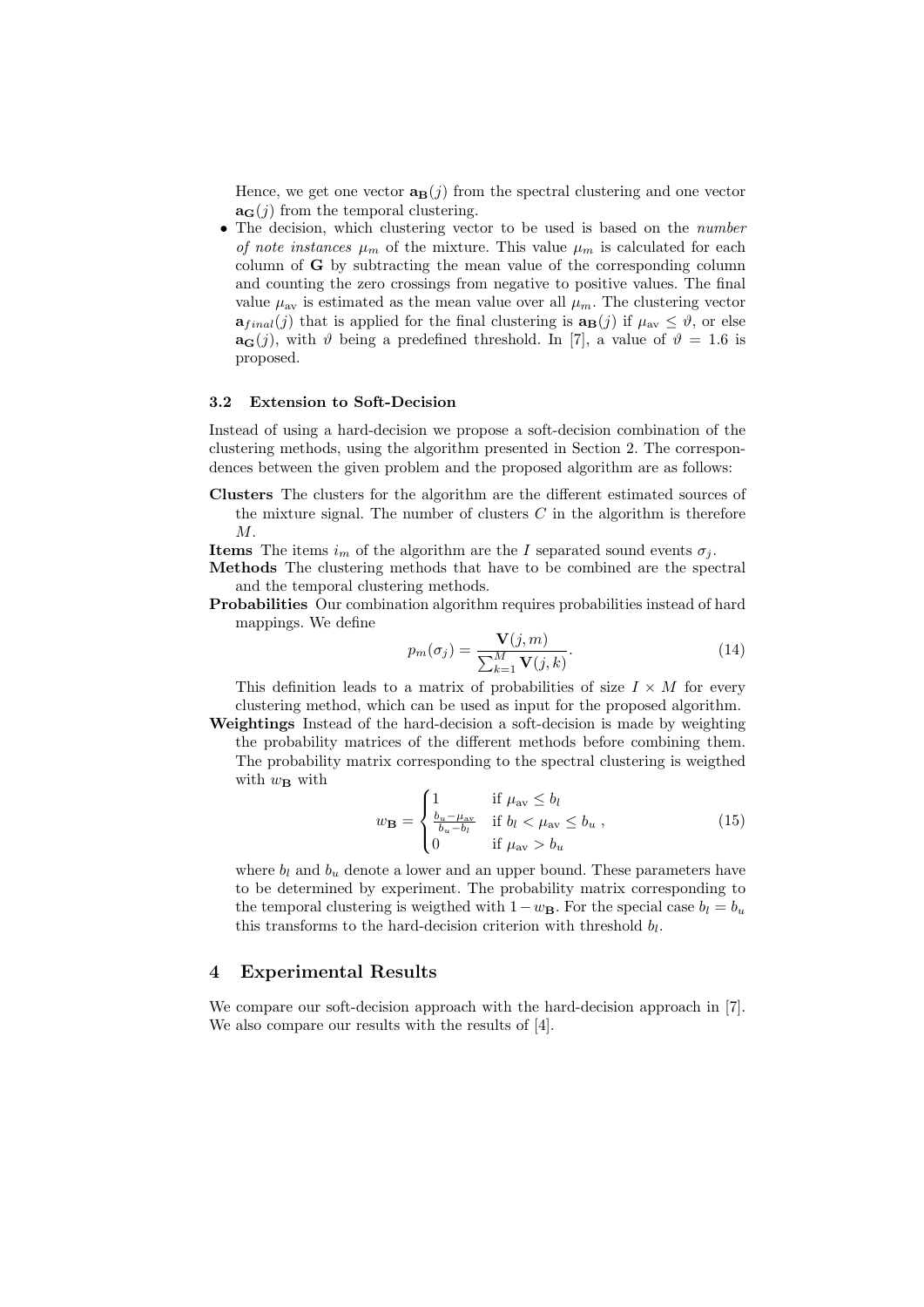For performance measurement we use the measures SDR, SIR and SAR as proposed in [8]. The test set 1 that we use for comparison with [7] is a set of 1770 two-source mixtures, mixed from 60 monaural recordings, which is identical to test set  $\mathcal A$  in [7]. Test set 2 are the 25 mixtures used in [4]. This dataset mainly contains very harmonic mixtures.

For fair comparison, we use exactly the same parameters for our algorithm as are used in [7]. In [7] a value of  $\vartheta = 1.6$  is used as threshold for the hard-decision. Therefore we chose the values for the upper and the lower bound of the weights for the soft-decision symmetrical around this value. Experiments show, that values of  $b_l = 0.8$  and  $b_u = 2.4$  lead to good results.

The mean values over SDR, SIR and SAR for test set 1 are shown in Table 1. It can be observed that the soft-decision approach performs slightly better than the approach of [7] for all of the three measures.

The mean values over SDR, SIR and SAR for test set 2 are shown in Table 2. We compare our results with the results of the hard-decision approach [7] and with the results of [4]. Compared to the algorithm in [4], our algorithm leads to lower distortion by artifacts (SAR) but to higher distortion by interferences (SIR). Compared to the hard-decision approach [7] our algorithm leads to slightly better results for all of the three measures. In [7] it is shown that for test set 2, spectral clustering leads to much better results than temporal clustering, which can be explained by the high harmonicity of the sources. However, our results show, that even for such harmonic mixtures the results can be improved by also using temporal information.

| Test set 1                           | SDR SIR SAR                           |  |
|--------------------------------------|---------------------------------------|--|
| hard-decision $[7]$ 7.20 12.92 13.62 |                                       |  |
| soft-decision                        | $\sqrt{7.23 \times 13.07 \times 333}$ |  |

Table 1. Results for SDR, SIR and SAR in dB for test set 1.

| Test set 2                           | <b>SDR</b> SIR SAR |  |
|--------------------------------------|--------------------|--|
| 41                                   | 9.01 24.91 9.52    |  |
| hard-decision $[7]$ 9.80 15.05 15.91 |                    |  |
| soft-decision                        | 9.91 15.21 16.27   |  |

Table 2. Results for SDR, SIR and SAR in dB for test set 2.

It should be noted that besides the slightly better results compared to the hard-decision approach, presented in Table 1 and Table 2, the proposed combination algorithm holds the advantage of beeing easily expandable by appending other matrices of clustering results to the input. It can be assumed that by including more methods, the results could be improved further. This possibility of using more clustering methods is not given in the hard-decision approach.

# 5 Conclusion

In this paper we present a new way of combining different clustering methods based on probability theory. We calculate the probabilities that different items